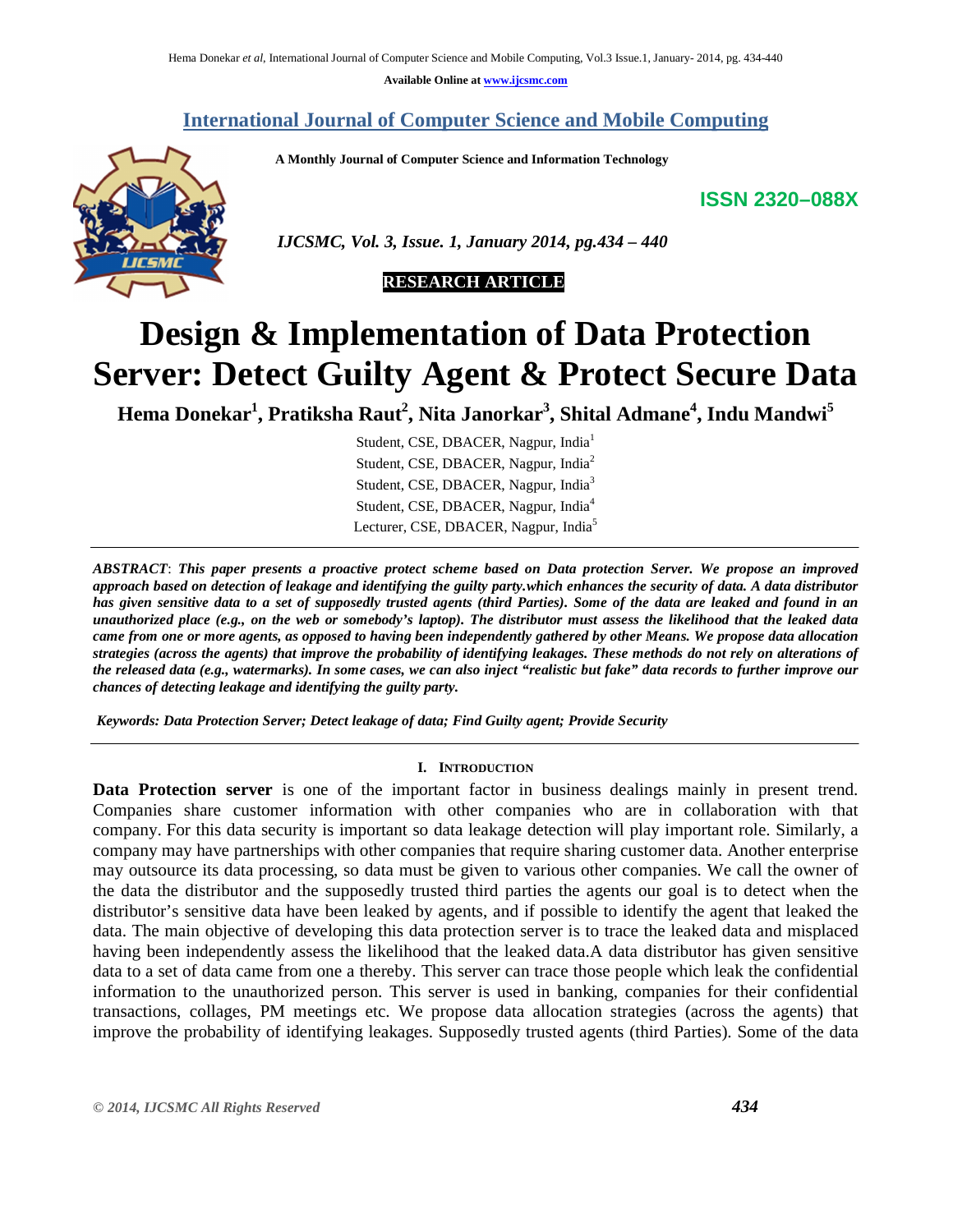are leaked and found in an unauthorized place (e.g. on the web or somebody's laptop).The distributor must or more agents, as opposed to Our aim is to provide data protection, provide protect the important data from unauthorized user and provide private key for transaction of data also detect the agent who leaked the distributor's sensitive data.

The remaining of this paper is organized as follows: section II provides proposed plan section III provides conclusion.

#### **II. PROPOSED PLAN**

This system will provide more amounts of hackers who are part of data leakage and take serious action against them. In this proposed system we use different methods to find out the hackers for example by generating fake objects, encryption of data. Algorithms are developed in the way that they are accessible to agents and by using these algorithms agent's information can be traced. We develop a model for assessing the "guilt" of agents. We also present algorithms for distributing objects to agents, in a way that it improves our chances of identifying a leaker.

A. *Guilty agent*

Suppose that after giving objects to agents, the distributor discovers that a set S T has leaked. This means that some third party, called the target, has been caught in possession of S. For example, this target may be displaying S on its website, or perhaps as part of a legal discovery process, the target turned over S to the distributor. Since the agents U1;...; UN have some of the data, it is reasonable to suspect them leaking the data. However, the agents can argue that they are innocent, and that the S data were obtained by the target through other means. For example, say that one of the objects in S represents a customer X. Perhaps X is also a customer of some other company, and that company provided the data to the target. Or perhaps X can be reconstructed from various publicly available sources on the web. Our goal is to estimate the likelihood that the leaked data came from the agents as opposed to other sources. Intuitively, the more data in S, the harder it is for the agents to argue they did not leak anything. Similarly, the "rarer" the objects, the harder it is to argue that the target obtained them through other means. Not only do we want to estimate the likelihood the agents leaked data, but we would also like to find out if one of them, in particular, was more likely to be the leaker.

*1) Architecture*



Fig:Architecture of data protection server.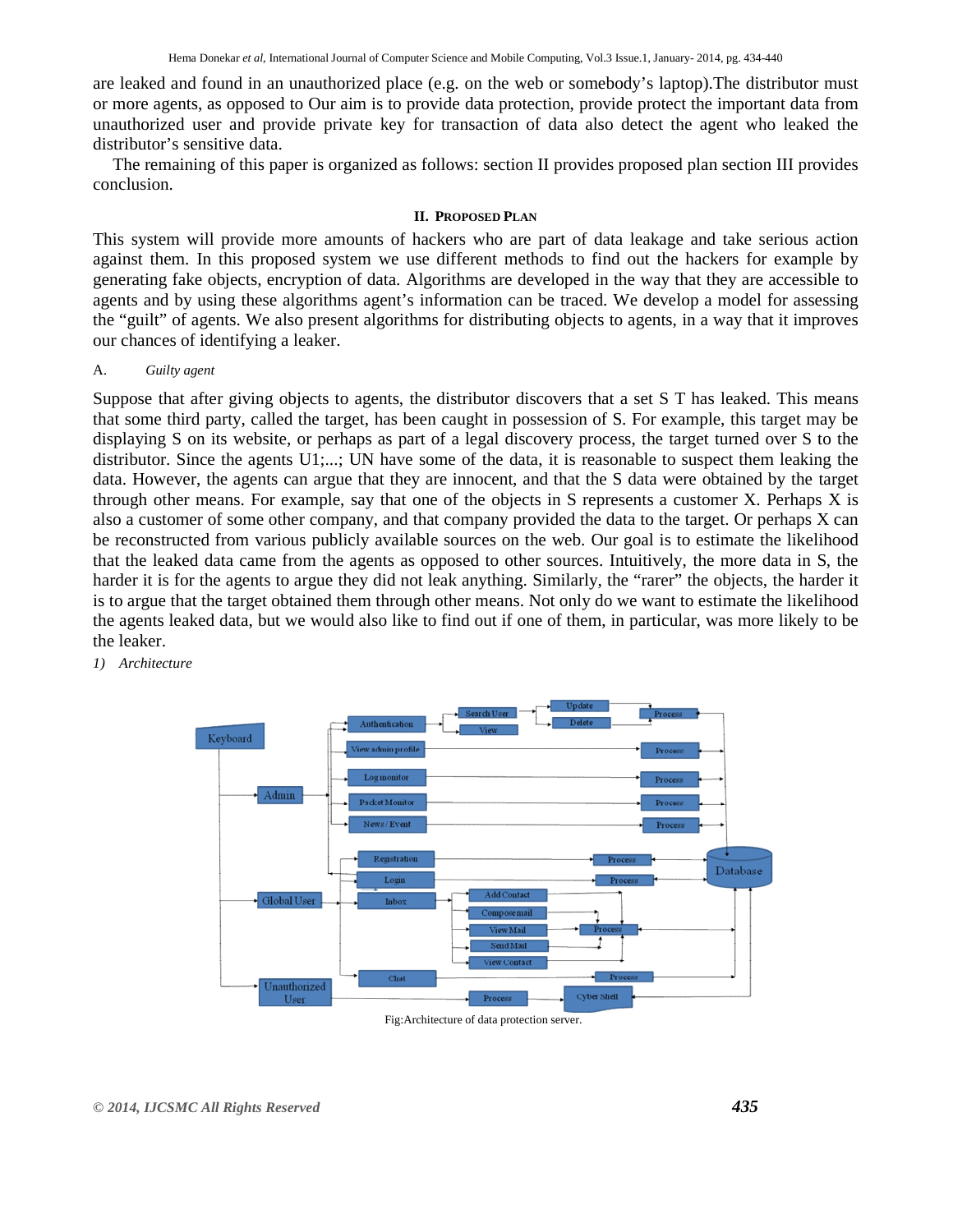The Architecture of the Data Protection Server is shown in above Figure. This figure shows essential components of the architecture: "Admin", "Global User", and "Unauthorised User".

 "Admin" is similar to server which handles the whole network and provides essential authority to the user.Admin is responsible for authenticate the user and handle news and events, update or delete user that he/she required.

"Global User" has to register them. And after authentication admin provides user name and password to the user using this password user can log in. Admin send tasks to the multiple users and provide key to each file using this key user can access that file.

"Unauthorized User" is like hacker that he has no authority to access confidential data which is sends by Admin to user.

#### *2) Modules*

#### • Admin:

Admin is behaving as Server which builds For the purpose of the security**.** Admin user handles the whole system, without the permission of the admin user any new user cannot handle the system. Administrative provide authority to new user after clarifying the all information Provided By user. Admin contain the confidential data to be secured are secured information towards the client .Admin can handle overall operation that should be performed during the transmission. Admin can create and manages also delete or modify the news and events record. Also admin can authenticate the client. Admin can view the contact enquiry of the site visitors, IP address of the site visitor. Admin can able to change his password also change his profile Picture.



Fig: Data Flow Diagram For Login Form

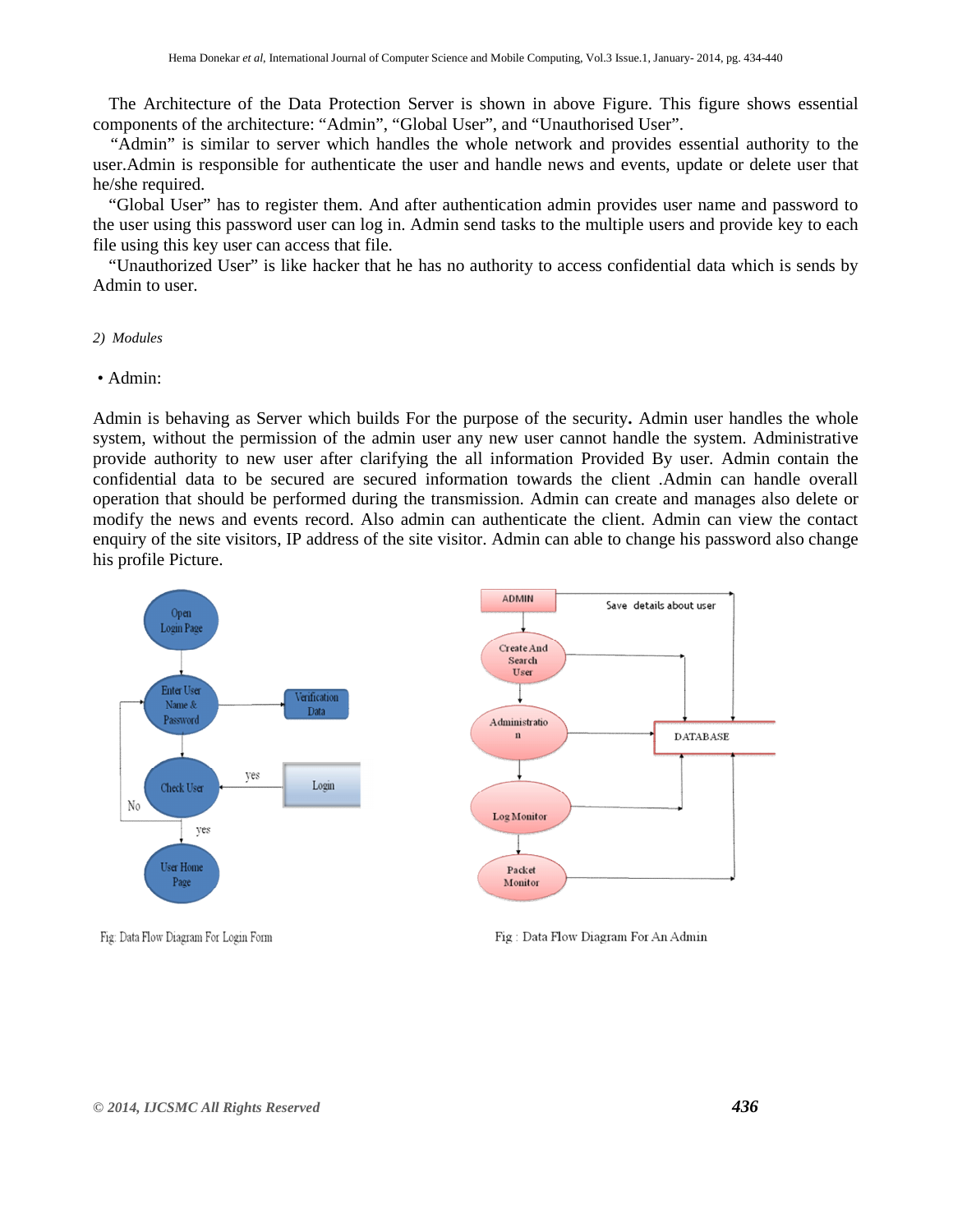### • Client:

Global user is compulsorily taking a permission to Use the administrative system from Admin user. When admin sends the information to the user If the third party(unauthorized user) can access this confidential information that time admin check that whether the user grant the access to that third party or not. That the user leaks the information. First user has to register them. After the User login in inbox user can see some tasks which Is assign by Admin.



Fig: Data Flow Diagram For An Registration

#### *2) Objective of Data Protection server*

Data protection serve provides data protection and provide a private key for the transaction of the data..Data protection server protects the important data from unauthorized user. Data Protection Server provides the few layers for detect leakage of data at every stage. Data Protection Server is used to detect find the Agent who leaked the distributor's sensitive data. This system will provide more amounts of hacker's who are the part of data leakage and take serious action against them. This system will propose data allocation strategies that improve the probability of identifying the leakage.

#### B. *Fake Object*

The distributor may be able to add fake objects to the distributed data in order to improve his effectiveness in detecting guilty agents. However, fake objects may impact the correctness of what agents do, so they may not always be allowable. The idea of perturbing data to detect leakage is not new e.g. [1]. However, in most cases, individual objects are perturbed e.g. by adding random noise to sensitive salaries, or adding a watermark to an image. In our case, we are perturbing the set of distributor objects by adding .In this case, even small modifications to the records of actual patients may be undesirable. However, the addition of some fake medical records may be acceptable, since no patient matches these records, and hence, no one will ever be treated based on fake records. Our use of fake objects is inspired by the use of "trace" records in mailing lists. In this case, company A sells to company B a mailing list to be used once (e.g. to send advertisements). Company A adds trace records that contain addresses owned by company A. Thus, each time company B uses the purchased mailing list. A receives copies of the mailing. These records are a type of fake objects that help identify improper use of data. The distributor creates and adds fake objects to the data that he distributes to agents. We let Fi Ri be the subset of fake objects that agent Ui receives. As discussed below, fake objects must be created carefully so that agents cannot distinguish them from real objects. In many cases, the distributor may be limited in how many fake objects he can create. For example,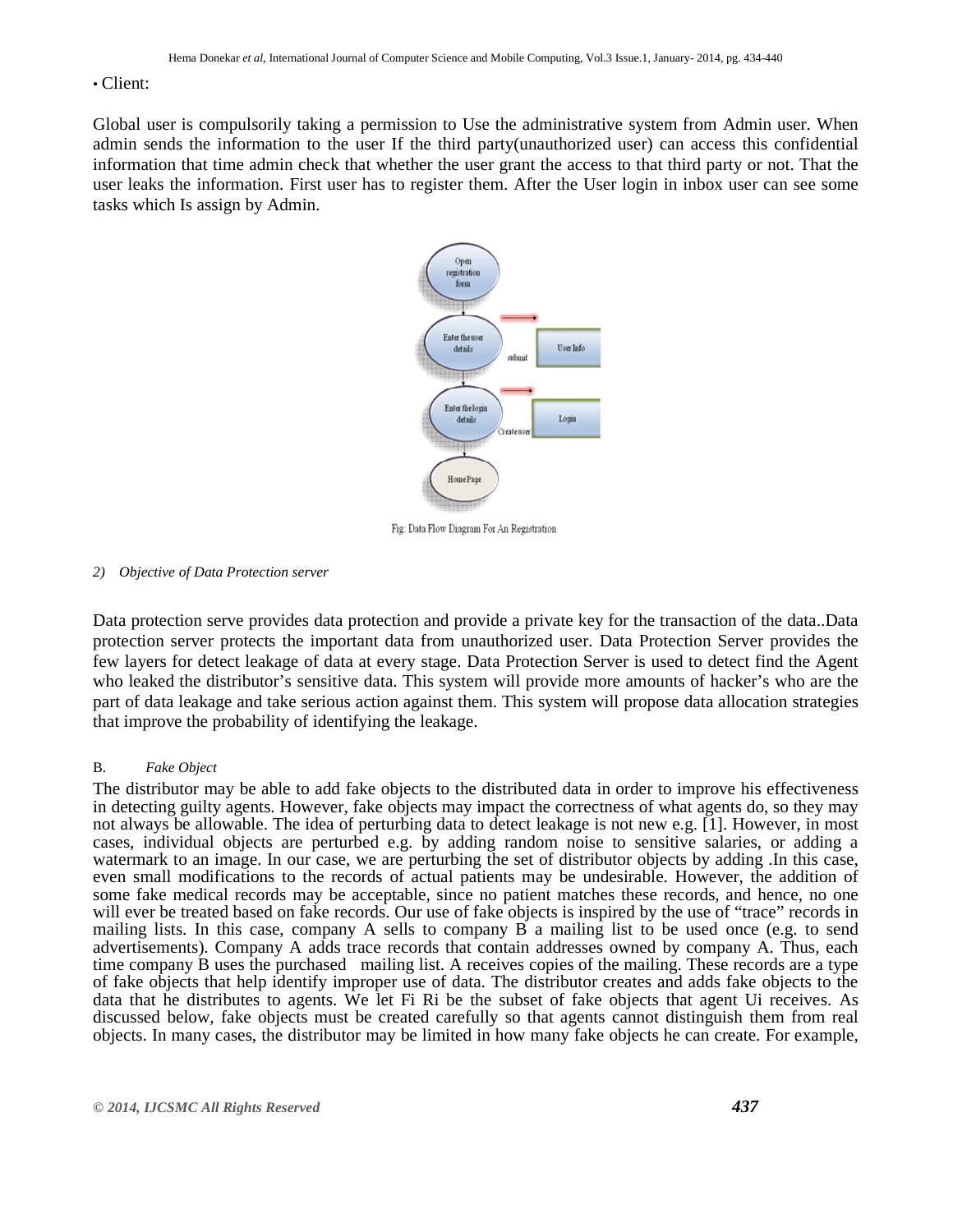objects may contain e-mail addresses, and each fake e-mail address may require the creation of an actual inbox (otherwise, the agent may discover that the object is fake). The inboxes can actually be monitored by the distributor: if e-mail is received from someone other than the agent who was given the address, it is evident that the address was leaked. Since creating and monitoring e-mail accounts consumes resources, the distributor may have a limit of fake objects. If there is a limit, we denote it by B fake objects. Similarly, the distributor may want to limit the number of fake objects received by each agent so as to not arouse suspicions and to not adversely impact the agents' activities. Thus, we say that the distributor can send up to bi fake objects to agent Ui. Creation. The creation of fake but real-looking objects is a nontrivial problem whose thorough investigation is beyond the scope of this paper. Here, we model the creation of a fake object for agent Ui as a black box function CREATEFAKEOBJECT that takes as input the set of all objects RI the subset of fake objects Fi that Ui has received so far, and Condi, and returns a new fake object. This function needs Condi to produce a valid object that satisfies Ui condition. Set Ri is needed as input so that the created fake object is not only valid but also indistinguishable from other real objects. For example, the creation function of a fake payroll record that includes an employee rank and a salary attribute may take into account the distribution of employee ranks, the distribution of salaries, as well as the correlation between the two attributes. Ensuring that key statistics do not change by the introduction of fake objects is important if the agents will be using such statistics in their work. Finally, function CREATEFAKEOBJECT () has to be aware of the fake objects Fi added so far, again to ensure proper statistics. The distributor can also use function CREATEFAKEOBJECT () when it wants to send the same fake object to a set of agents. In this case, the function arguments are the union of intersection of the conditions. Implementation of CREATEFAKEOBJECT () we note that option. The function can either produce a fake object on demand every time it is called or it can return an appropriate object from a pool of objects.

#### C. *Data Allocation Problem*

The main focus of this paper is the data allocation problem: how can the distributor "intelligently" give data to agents in order To improve the chances of detecting a guilty agent? As illustrated in Fig. 2, there are four instances of this problem we address, depending on the type of data requests made by agents and whether "fake objects" are allowed. The two types of requests we handle were defined in Section 2: sample and explicit. Fake objects are objects generated by the distributor that are not in set T. The objects are designed to look like real objects, and are distributed to agents together with T objects, in order to increase the chances of detecting agents that leak data. We discuss fake objects in more detail in Section 6.1. As shown in Fig. 2, we represent our four problem instances with the names EF, EF, SF, and SF, where E stands for explicit requests, S for sample requests, F for the use of fake objects, and F for the case where fake objects are not allowed.

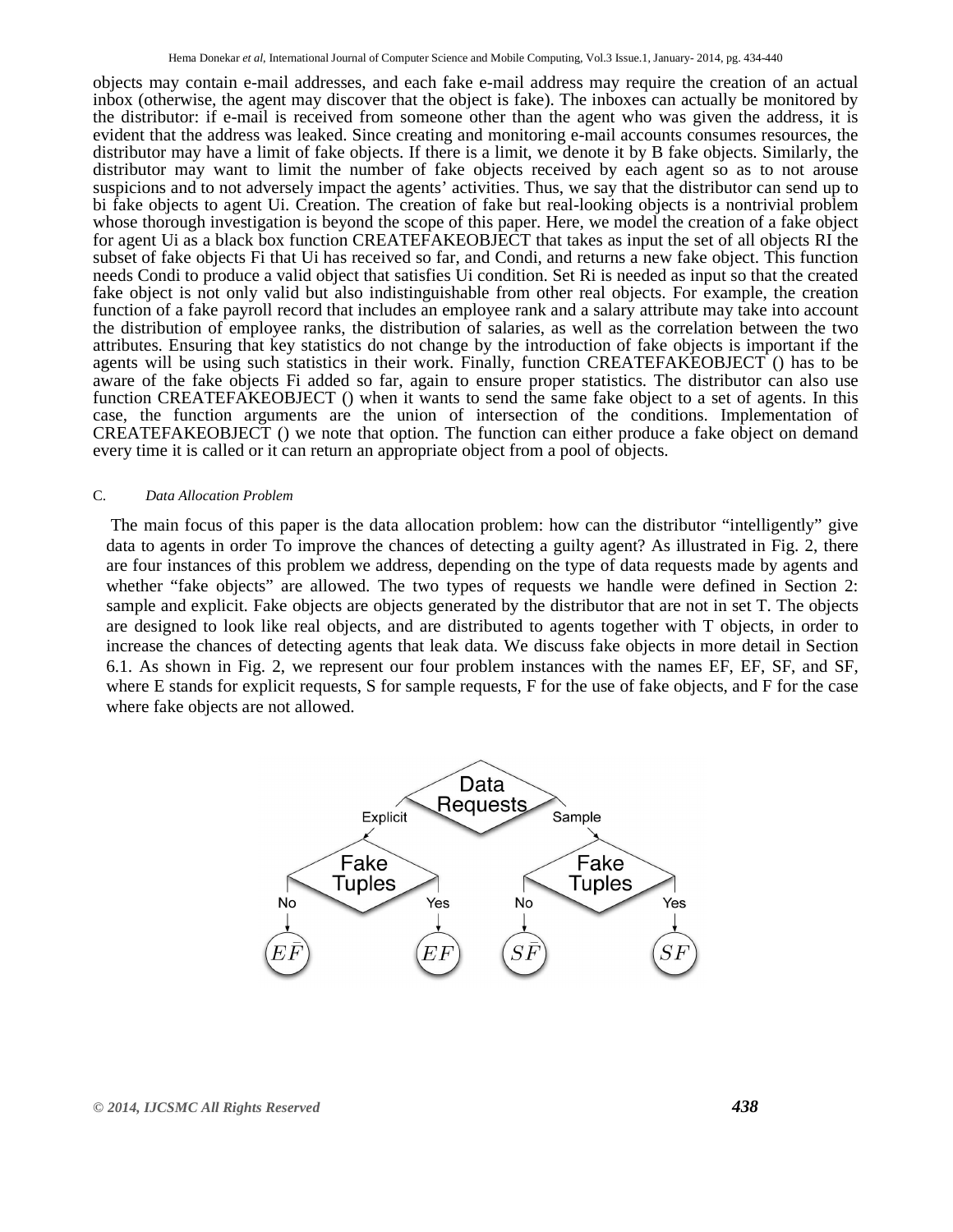## D. *Advantages Of Data Protection server*

- Secure data from unauthorized user.
- Detect guilty agent.
- Reduce amount of hackers.
- Identify guilt of agent.

# **III.CONCLUSION**

- In this, network we are produced "data protection server" Successfully for company.
- It is working as per the user requirements.
- Using "data protection server", we can easily provide multiple level security.
- For save our confidential data from agents. So, able to provide better services in business area where needed. "Data protection server" will be used by IT professionals only.

# **REFERENCES**

[1]R. Agrawal and J. Kiernan, "Watermarking Relational Databases,"Proc. 28th Int'l Conf. Very Large Data Bases (VLDB '02), VLDB Endowment, pp. 155-166, 2002.

[2] P. Bonatti, S.D.C. di Vimercati, and P. Samarati, "An Algebra for Composing Access Control Policies," ACM Trans. Information and System Security, vol. 5, no. 1, pp. 1-35, 2002.

[3] P. Buneman, S. Khanna, and W.C. Tan, "Why and Where: A Characterization of Data Provenance," Proc. Eighth Int'l Conf. Database Theory (ICDT '01), J.V. den Bussche and V. Vianu, eds., pp. 316-330, Jan. 2001.

[4] P. Buneman and W.-C. Tan, "Provenance in Databases," Proc. ACM SIGMOD, pp. 1171-1173, 2007.

[5] Y. Cui and J. Widom, "Lineage Tracing for General Data Warehouse Transformations," The VLDB J., vol. 12, pp. 41-58,2003.

[6] S. Czerwinski, R. Fromm, and T. Hodes, "Digital Music Distribution and Audio Watermarking," http://www.scientificcommons. org/43025658, 2007.

[7] F. Guo, J. Wang, Z. Zhang, X. Ye, and D. Li, "An Improved Algorithm to Watermark Numeric Relational Data," Information Security Applications, pp. 138-149, Springer, 2006.

[8] F. Hartung and B. Girod, "Watermarking of Uncompressed and Compressed Video," SignalProcessing, vol. 66, no. 3, pp. 283-301, 1998.

[9] S. Jajodia, P. Samarati, M.L. Sapino, and V.S. Subrahmanian,"Flexible Support for Multiple Access Control Policies," ACM Trans. Database Systems, vol. 26, no. 2, pp. 214-260, 2001.

[10] Y. Li, V. Swarup, and S. Jajodia, "Fingerprinting Relational Databases: Schemes and Specialties," IEEE Trans. Dependable and Secure Computing, vol. 2, no. 1, pp. 34-45, Jan.-Mar. 2005.

[11] B. Mungamuru and H. Garcia-Molina, "Privacy, Preservation and Performance: The 3 P's of Distributed Data Management," technical report, Stanford Univ., 2008.

[12] V.N. Murty, "Counting the Integer Solutions of a Linear Equation with Unit Coefficients," Math. Magazine, vol. 54, no. 2, pp. 79-81, 1981.